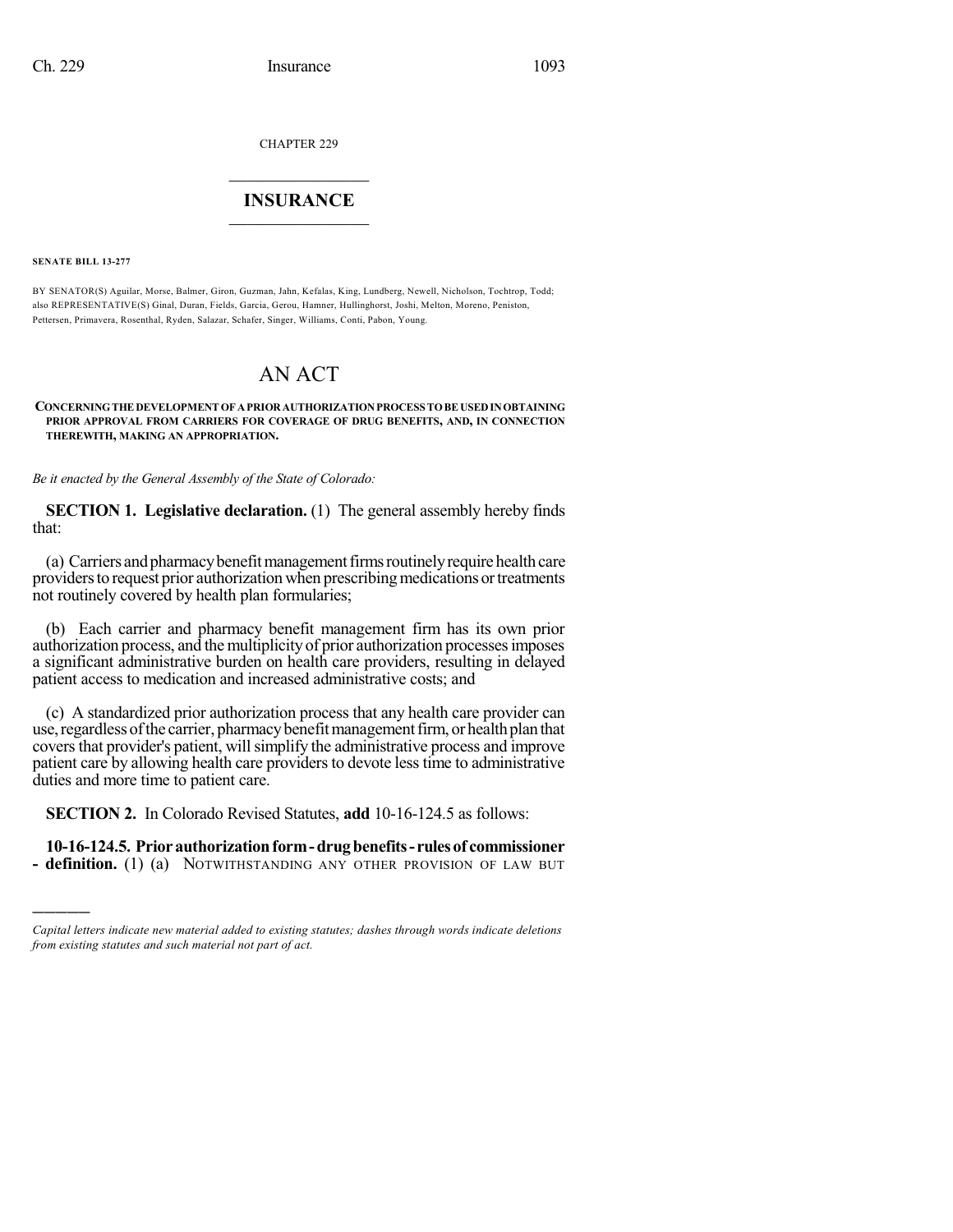1094 Insurance Ch. 229

SUBJECT TO PARAGRAPH (b) OF THIS SUBSECTION (1), ON AND AFTER JANUARY 1, 2015, A CARRIER OR, IF A CARRIER CONTRACTS WITH A PHARMACY BENEFIT MANAGEMENT FIRM TO PERFORM PRIOR AUTHORIZATION SERVICES FOR DRUG BENEFITS, THE PHARMACY BENEFIT MANAGEMENT FIRM, SHALL UTILIZE THE PRIOR AUTHORIZATION PROCESS DEVELOPED PURSUANT TO SUBSECTION (3) OF THIS SECTION WHEN REQUIRING PRIOR AUTHORIZATION FOR DRUG BENEFITS.

(b) THIS SECTION DOES NOT APPLY TO A NONPROFIT HEALTH MAINTENANCE ORGANIZATION WITH RESPECT TO MANAGED CARE PLANS THAT PROVIDE A MAJORITY OF COVERED PROFESSIONAL SERVICES THROUGH A SINGLE CONTRACTED MEDICAL **GROUP.** 

(2) (a) EXCEPT AS PROVIDED IN PARAGRAPH (b) OF THIS SUBSECTION (2), A PRIOR AUTHORIZATION REQUEST IS DEEMED GRANTED IF A CARRIER OR PHARMACY BENEFIT MANAGEMENT FIRM FAILS TO:

(I) UTILIZE THE PRIOR AUTHORIZATION PROCESS DEVELOPED PURSUANT TO SUBSECTION (3) OF THIS SECTION;

(II) FOR PRIOR AUTHORIZATION REQUESTS SUBMITTED ELECTRONICALLY:

(A) NOTIFY THE PRESCRIBING PROVIDER, WITHIN TWO BUSINESS DAYS AFTER RECEIPT OF THE REQUEST, THAT THE REQUEST IS APPROVED, DENIED, OR INCOMPLETE, AND IF INCOMPLETE, INDICATE THE SPECIFIC ADDITIONAL INFORMATION, CONSISTENT WITH CRITERIA POSTED PURSUANT TO SUBPARAGRAPH (II) OF PARAGRAPH (a) OF SUBSECTION (3) OF THIS SECTION, THAT IS REQUIRED TO PROCESS THE REQUEST; OR

(B) NOTIFY THE PRESCRIBING PROVIDER, WITHIN TWO BUSINESS DAYS AFTER RECEIVING THE ADDITIONAL INFORMATION REQUIRED BY THE CARRIER OR PHARMACY BENEFIT MANAGEMENT FIRM PURSUANT TO SUB-SUBPARAGRAPH (A) OF THIS SUBPARAGRAPH (II), THAT THE REQUEST IS APPROVED OR DENIED;

(III) FOR NONURGENT PRIOR AUTHORIZATION REQUESTS SUBMITTED ORALLY OR BY FACSIMILE OR ELECTRONIC MAIL, NOTIFY THE PRESCRIBING PROVIDER, WITHIN THREE BUSINESS DAYS AFTER RECEIPT OF THE REQUEST, THAT THE REQUEST IS APPROVED OR DENIED; AND

(IV) FOR URGENT PRIOR AUTHORIZATION REQUESTS SUBMITTED ORALLY OR BY FACSIMILE OR ELECTRONIC MAIL, NOTIFY THE PRESCRIBING PROVIDER, WITHIN ONE DAY AFTER RECEIPT OF THE REQUEST, THAT THE REQUEST IS APPROVED OR DENIED.

(b) IF A CARRIER OR PHARMACY BENEFIT MANAGEMENT FIRM NOTIFIES THE PRESCRIBING PROVIDER PURSUANT TO SUB-SUBPARAGRAPH (A) OF SUBPARAGRAPH (II) OF PARAGRAPH (a) OF THIS SUBSECTION (2) THAT A PRIOR AUTHORIZATION REQUEST IS INCOMPLETE AND THAT ADDITIONAL INFORMATION IS REQUIRED, THE PRESCRIBING PROVIDER SHALL SUBMIT THE ADDITIONAL INFORMATION WITHIN TWO BUSINESS DAYS AFTER RECEIPT OF THE NOTICE FROM THE CARRIER OR PHARMACY BENEFIT MANAGEMENT FIRM. IF THE PRESCRIBING PROVIDER FAILS TO SUBMIT THE REQUIRED ADDITIONAL INFORMATION WITHIN TWO BUSINESS DAYS AFTER RECEIPT OF THE NOTICE, THE REQUEST IS NOT DEEMED GRANTED PURSUANT TO PARAGRAPH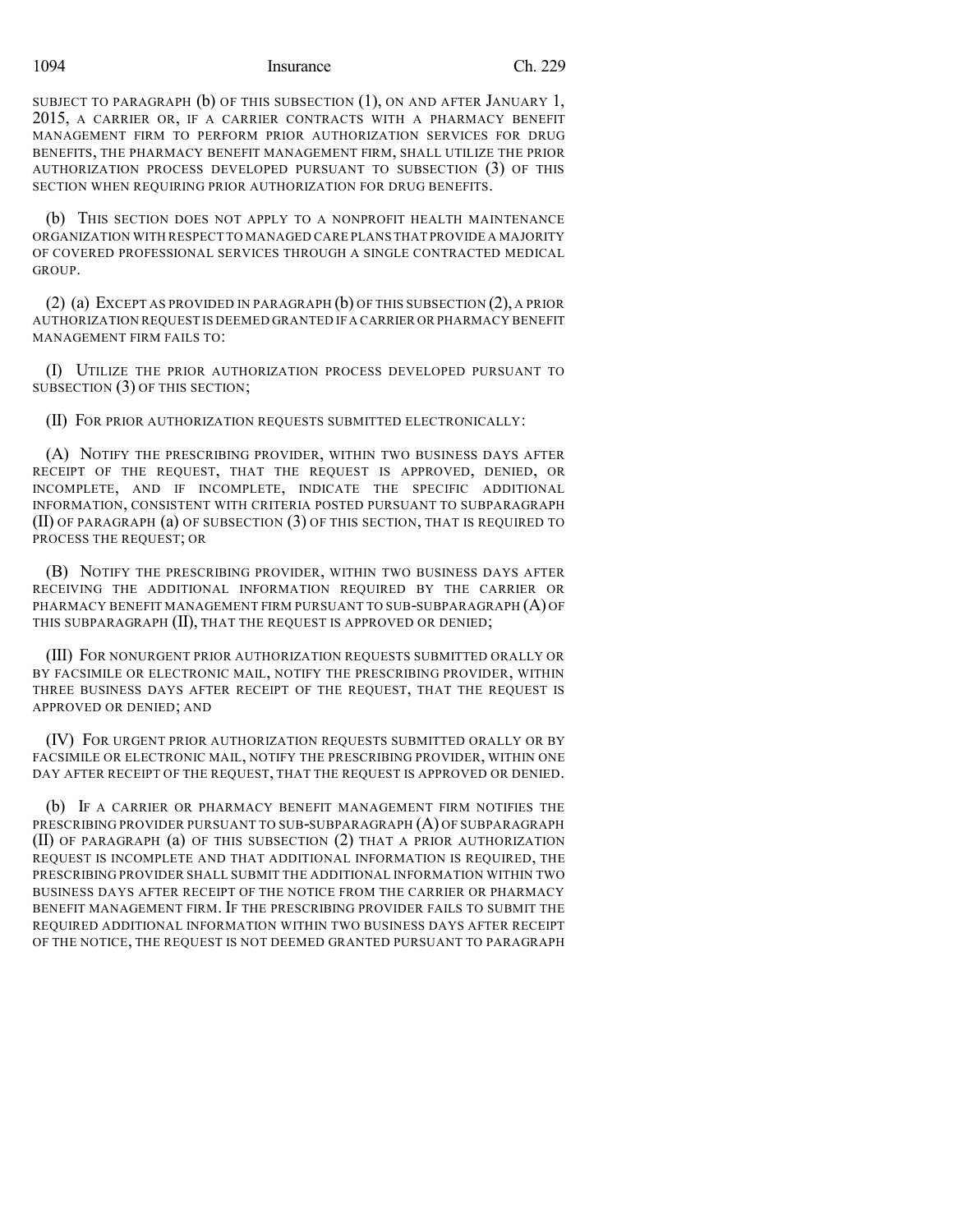## Ch. 229 Insurance 1095

(a) OF THIS SUBSECTION (2). AFTER RECEIPT OF THE REQUIRED ADDITIONAL INFORMATION, THE CARRIER OR PHARMACY BENEFIT MANAGEMENT FIRM SHALL RESPOND TO THE PRIOR AUTHORIZATION REQUEST IN ACCORDANCE WITH SUB-SUBPARAGRAPH (B) OF SUBPARAGRAPH (II) OF PARAGRAPH (a) OF THIS SUBSECTION (2).

(3) (a) ON OR BEFORE JULY 31, 2014, THE COMMISSIONER SHALL DEVELOP, BY RULE, A UNIFORM PRIOR AUTHORIZATION PROCESS THAT:

(I) IS MADE AVAILABLE ELECTRONICALLY BY THE CARRIER OR PHARMACY BENEFIT MANAGEMENT FIRM BUT THAT DOES NOT REQUIRE THE PRESCRIBING PROVIDER TO SUBMIT A PRIOR AUTHORIZATION REQUEST ELECTRONICALLY;

(II) REQUIRES EACH CARRIER AND PHARMACY BENEFIT MANAGEMENT FIRM TO MAKE THE FOLLOWING AVAILABLE AND ACCESSIBLE IN A CENTRALIZED LOCATION ON ITS WEB SITE:

(A) ITS PRIOR AUTHORIZATION REQUIREMENTS AND RESTRICTIONS, INCLUDING A LIST OF DRUGS THAT REQUIRE PRIOR AUTHORIZATION;

(B) WRITTEN CLINICAL CRITERIA THAT ARE EASILY UNDERSTANDABLE TO THE PRESCRIBING PROVIDER AND THAT INCLUDE THE CLINICAL CRITERIA FOR REAUTHORIZATION OF A PREVIOUSLY APPROVED DRUG AFTER THE PRIOR AUTHORIZATION PERIOD HAS EXPIRED; AND

(C) THE STANDARD FORM FOR SUBMITTING REQUESTS;

(III) ENSURES THAT CARRIERS AND PHARMACY BENEFIT MANAGEMENT FIRMS USE EVIDENCE-BASED GUIDELINES, WHEN POSSIBLE, WHEN MAKING PRIOR AUTHORIZATION DETERMINATIONS;

(IV) PERMITS, BUT DOES NOT REQUIRE, A PRESCRIBING PROVIDER TO SUBMIT A REQUEST FOR A PRIOR AUTHORIZATION FOR DRUG BENEFITS ELECTRONICALLY TO THE CARRIER OR PHARMACY BENEFIT MANAGEMENT FIRM;

(V) REQUIRES CARRIERS AND PHARMACY BENEFIT MANAGEMENT FIRMS, WHEN NOTIFYING THE PRESCRIBING PROVIDER OF ITS DECISION TO APPROVE A PRIOR AUTHORIZATION REQUEST, TO INCLUDE IN THE NOTICE A UNIQUE PRIOR AUTHORIZATION NUMBER ATTRIBUTABLE TO THE PARTICULAR REQUEST, SPECIFICATION OF THE PARTICULAR DRUG BENEFIT APPROVED, THE NEXT DATE FOR REVIEW OF THE APPROVED DRUG BENEFIT, AND A LINK TO THE CURRENT CRITERIA THAT THE PRESCRIBING PROVIDER WILL NEED TO SUBMIT FOR REAPPROVAL OF THE PRIOR AUTHORIZATION; AND

(VI) REQUIRES CARRIERS AND PHARMACY BENEFIT MANAGEMENT FIRMS, WHEN NOTIFYING A PRESCRIBING PROVIDER OF ITS DECISION TO DENY A PRIOR AUTHORIZATION REQUEST, TO INCLUDE A NOTICE THAT THE COVERED PERSON HAS A RIGHT TO APPEAL THE ADVERSE DETERMINATION PURSUANT TO SECTIONS 10-16-113 AND 10-16-113.5.

(b) IN DEVELOPING THE UNIFORM PRIOR AUTHORIZATION PROCESS, THE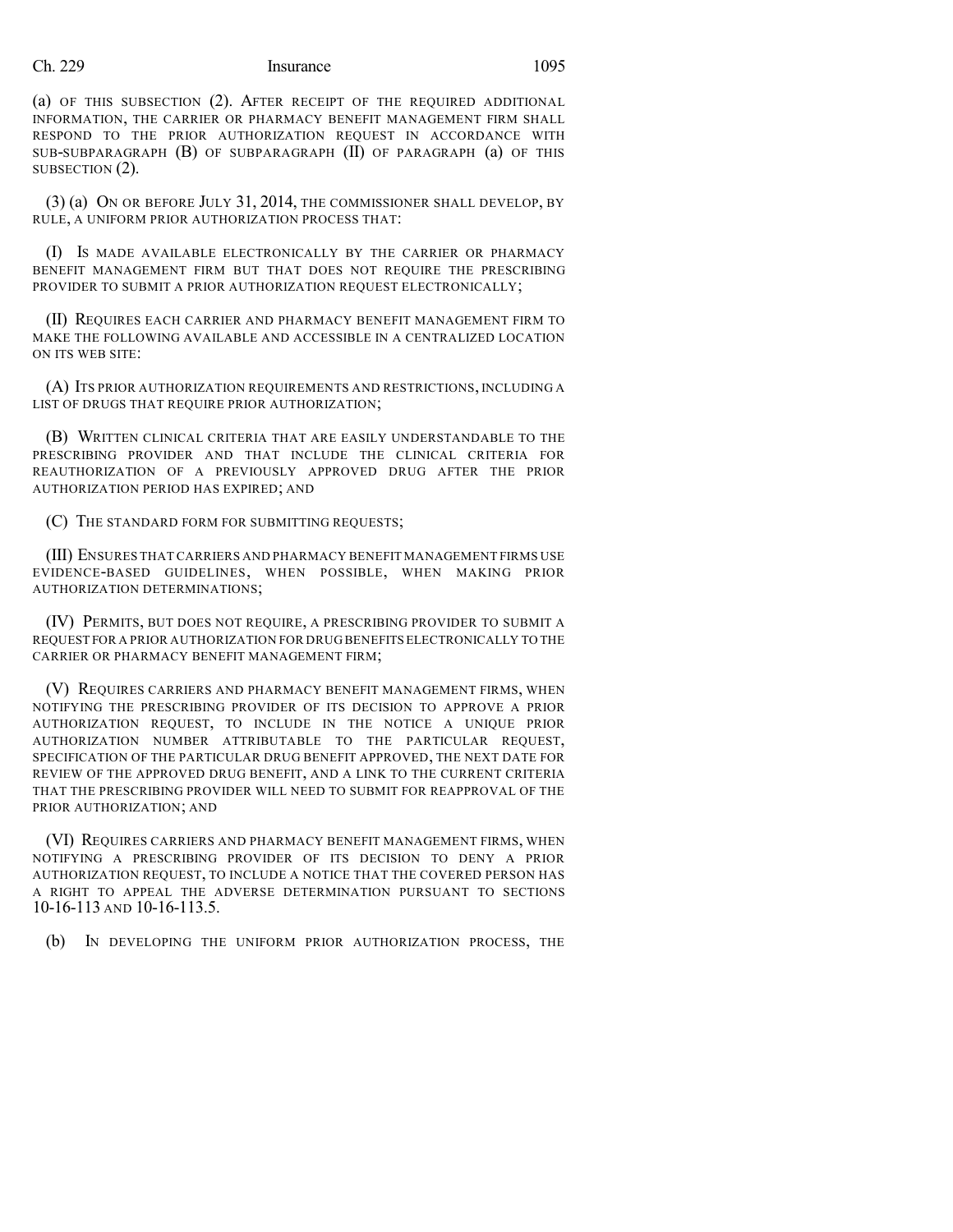COMMISSIONER SHALL TAKE INTO CONSIDERATION THE RECOMMENDATIONS,IF ANY, OF THE WORK GROUP ESTABLISHED PURSUANT TO SUBSECTION (4) OF THIS SECTION AND THE FOLLOWING:

(I) NATIONAL STANDARDS PERTAINING TO ELECTRONIC PRIOR AUTHORIZATION, INCLUDING, BUT NOT LIMITED TO, STANDARDS REFERENCED IN FEDERAL LAW;

(II) WHETHER THE PRIOR AUTHORIZATION PROCESS SHOULD REQUIRE CARRIERS AND PHARMACY BENEFIT MANAGEMENT FIRMS, WHEN REVIEWING A PRIOR AUTHORIZATION REQUEST, TO USE CLEARLY ACCESSIBLE, CONSISTENTLY APPLIED, AND WRITTEN CLINICAL CRITERIA BASED ON MEDICAL NECESSITY OR THE APPROPRIATENESS OF THE DRUG BENEFIT FOR THE COVERED PERSON;

(III) WHETHER THE PRIOR AUTHORIZATION PROCESS SHOULD REQUIRE CARRIERS TO TAKE INTO ACCOUNT, IN DETERMINING CRITERIA FOR PRIOR AUTHORIZATIONS, THE COLORADO PART B MEDICARE CONTRACTOR LOCAL COVERAGE DETERMINATIONS, THE FEDERAL CENTERS FOR MEDICARE AND MEDICAID SERVICES NATIONAL COVERAGE DETERMINATIONS,AND SPECIALTY SOCIETY GUIDELINES,SUCH AS THOSE OF THE AMERICAN SOCIETY OF CLINICAL ONCOLOGY; AND

(IV) WHETHER CARRIERS AND PHARMACY BENEFIT MANAGEMENT FIRMS COULD USE A RULES ENGINE WITH CRITERIA-DRIVEN QUESTIONS THAT LEAD TO AN IMMEDIATE DETERMINATION OF A PRIOR AUTHORIZATION REQUEST OR REQUEST FOR SUBMITTAL OF SPECIFIC ADDITIONAL INFORMATION NEEDED TO MAKE THE DETERMINATION.

(c) IN ADDITION TO THE PRIOR AUTHORIZATION PROCESS, THE COMMISSIONER SHALL DEVELOP, BY RULE, A STANDARDIZED PRIOR AUTHORIZATION FORM, NOT TO EXCEED TWO PAGES IN LENGTH, FOR USE IN SUBMITTING ELECTRONIC AND NONELECTRONIC PRIOR AUTHORIZATION REQUESTS. IN DEVELOPING THE FORM, THE COMMISSIONER SHALL TAKE INTO CONSIDERATION EXISTING FORMS, INCLUDING EXISTING PRIOR AUTHORIZATION FORMS ESTABLISHED BY THE FEDERAL CENTERS FOR MEDICARE AND MEDICAID SERVICES OR THE DEPARTMENT OF HEALTH CARE POLICY AND FINANCING.

(4) (a) WITHIN THIRTY DAYS AFTER THE EFFECTIVE DATE OF THIS SECTION, THE COMMISSIONER SHALL ESTABLISH A WORK GROUP COMPRISED OF REPRESENTATIVES OF:

(I) THE DEPARTMENT OF REGULATORY AGENCIES;

(II) LOCAL AND NATIONAL CARRIERS;

(III) CAPTIVE AND NONCAPTIVE PHARMACY BENEFIT MANAGEMENT FIRMS;

(IV) PROVIDERS, INCLUDING HOSPITALS, PHYSICIANS, ADVANCED PRACTICE NURSES WITH PRESCRIPTIVE AUTHORITY, AND PHARMACISTS;

(V) DRUG MANUFACTURERS;

(VI) MEDICAL PRACTICE MANAGERS;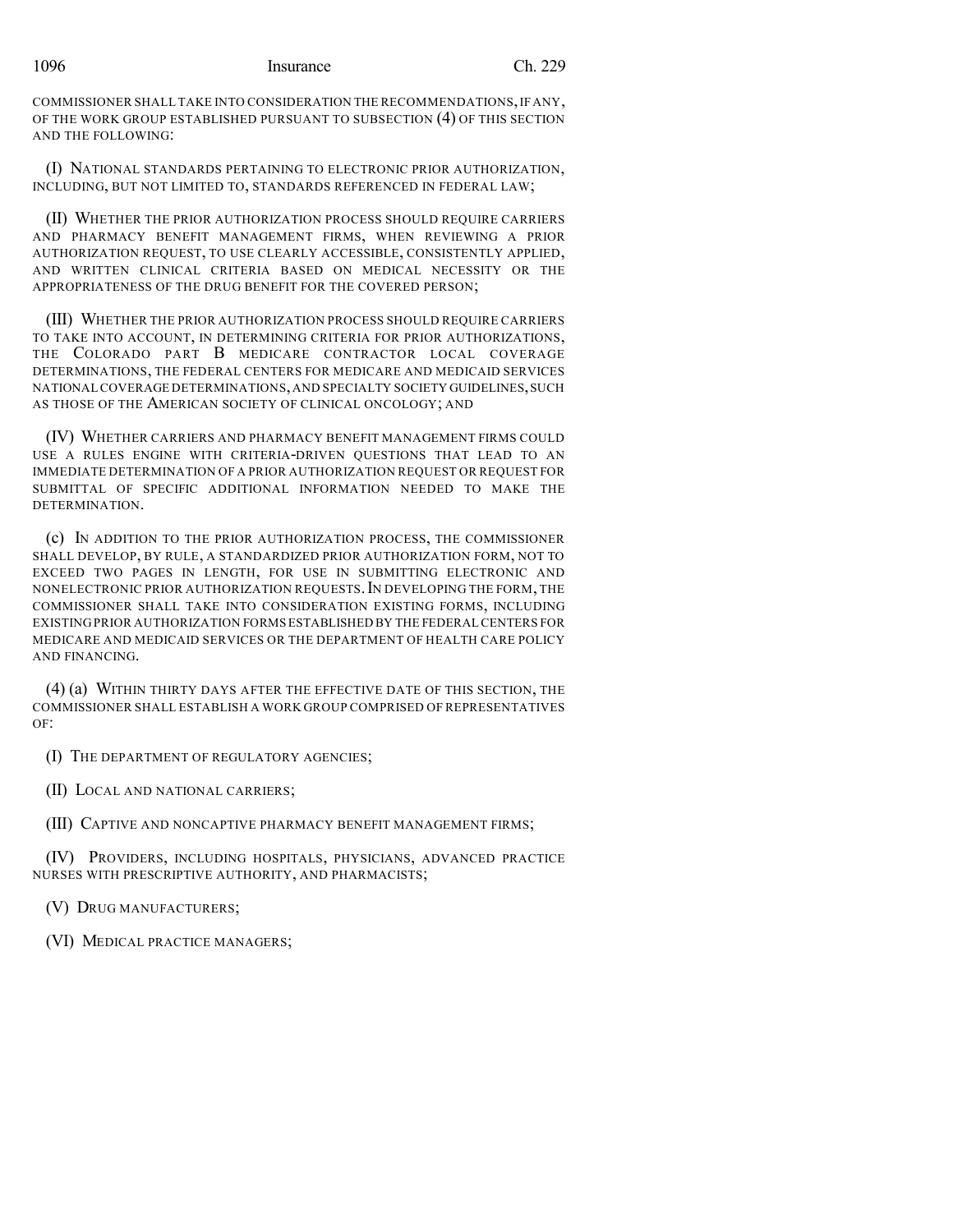(VII) CONSUMERS; AND

(VIII) OTHER STAKEHOLDERS DEEMED APPROPRIATE BY THE COMMISSIONER.

(b) THE WORK GROUP SHALL ASSIST THE COMMISSIONER IN DEVELOPING THE PRIOR AUTHORIZATION PROCESS AND SHALL MAKE RECOMMENDATIONS TO THE COMMISSIONER ON THE ITEMS SET FORTH IN PARAGRAPH (b) OF SUBSECTION (3) OF THIS SECTION. THE WORK GROUP SHALL REPORT ITS RECOMMENDATIONS TO THE COMMISSIONER NO LATER THAN SIX MONTHS AFTER THE COMMISSIONER APPOINTS THE WORK GROUP MEMBERS. REGARDLESS OF WHETHER THE WORK GROUP SUBMITS RECOMMENDATIONS TO THE COMMISSIONER,THE COMMISSIONER SHALL NOT DELAY OR EXTEND THE DEADLINE FOR THE ADOPTION OF RULES CREATING THE PRIOR AUTHORIZATION PROCESS AS SPECIFIED IN PARAGRAPH (a) OF SUBSECTION (3) OF THIS SECTION.

(5) NOTWITHSTANDING ANY OTHER PROVISION OF LAW, ON AND AFTER JANUARY 1, 2015, EVERY PRESCRIBING PROVIDER SHALL USE THE PRIOR AUTHORIZATION PROCESS DEVELOPED PURSUANT TO SUBSECTION (3) OF THIS SECTION TO REQUEST PRIOR AUTHORIZATION FOR COVERAGE OF DRUG BENEFITS,AND EVERY CARRIER AND PHARMACY BENEFIT MANAGEMENT FIRM SHALL USE THAT PROCESS FOR PRIOR AUTHORIZATION FOR DRUG BENEFITS.

(6) UPON APPROVAL BY THE CARRIER OR PHARMACY BENEFIT MANAGEMENT FIRM, A PRIOR AUTHORIZATION IS VALID FOR AT LEAST ONE HUNDRED EIGHTY DAYS AFTER THE DATE OF APPROVAL. IF, AS A RESULT OF A CHANGE TO THE CARRIER'S FORMULARY, THE DRUG FOR WHICH THE CARRIER OR PHARMACY BENEFIT MANAGEMENT FIRM HAS PROVIDED PRIOR AUTHORIZATION IS REMOVED FROM THE FORMULARY OR MOVED TO A LESS PREFERRED TIER STATUS, THE CHANGE IN THE STATUS OF THE PREVIOUSLY APPROVED DRUG DOES NOT AFFECT A COVERED PERSON WHO RECEIVED PRIOR AUTHORIZATION BEFORE THE EFFECTIVE DATE OF THE CHANGE FOR THE REMAINDER OF THE COVERED PERSON'S PLAN YEAR. NOTHING IN THIS SUBSECTION (6) LIMITS THE ABILITY OF A CARRIER OR PHARMACY BENEFIT MANAGEMENT FIRM, IN ACCORDANCE WITH THE TERMS OF THE HEALTH BENEFIT PLAN, TO SUBSTITUTE A GENERIC DRUG, WITH THE PRESCRIBING PROVIDER'S APPROVAL AND PATIENT'S CONSENT, FOR A PREVIOUSLY APPROVED BRAND-NAME DRUG.

(7) FOR PURPOSES OF THIS SECTION, A PRIOR AUTHORIZATION REQUEST IS SUBMITTED "ELECTRONICALLY" IF THE PRESCRIBING PROVIDER SUBMITS THE REQUEST TO THE CARRIER OR PHARMACY BENEFIT MANAGEMENT FIRM THROUGH A SECURE, WEB-BASED INTERNET PORTAL. A PRIOR AUTHORIZATION REQUEST SUBMITTED BY ELECTRONIC MAIL IS NOT SUBMITTED "ELECTRONICALLY".

(8) AS USED IN THIS SECTION:

(a) "PRESCRIBING PROVIDER" MEANS A PROVIDER WHO IS:

(I) AUTHORIZED BY LAW TO PRESCRIBE ANY DRUG OR DEVICE TO TREAT A MEDICAL CONDITION OF A COVERED PERSON; AND

(II) ACTING WITHIN THE SCOPE OF THAT AUTHORITY.